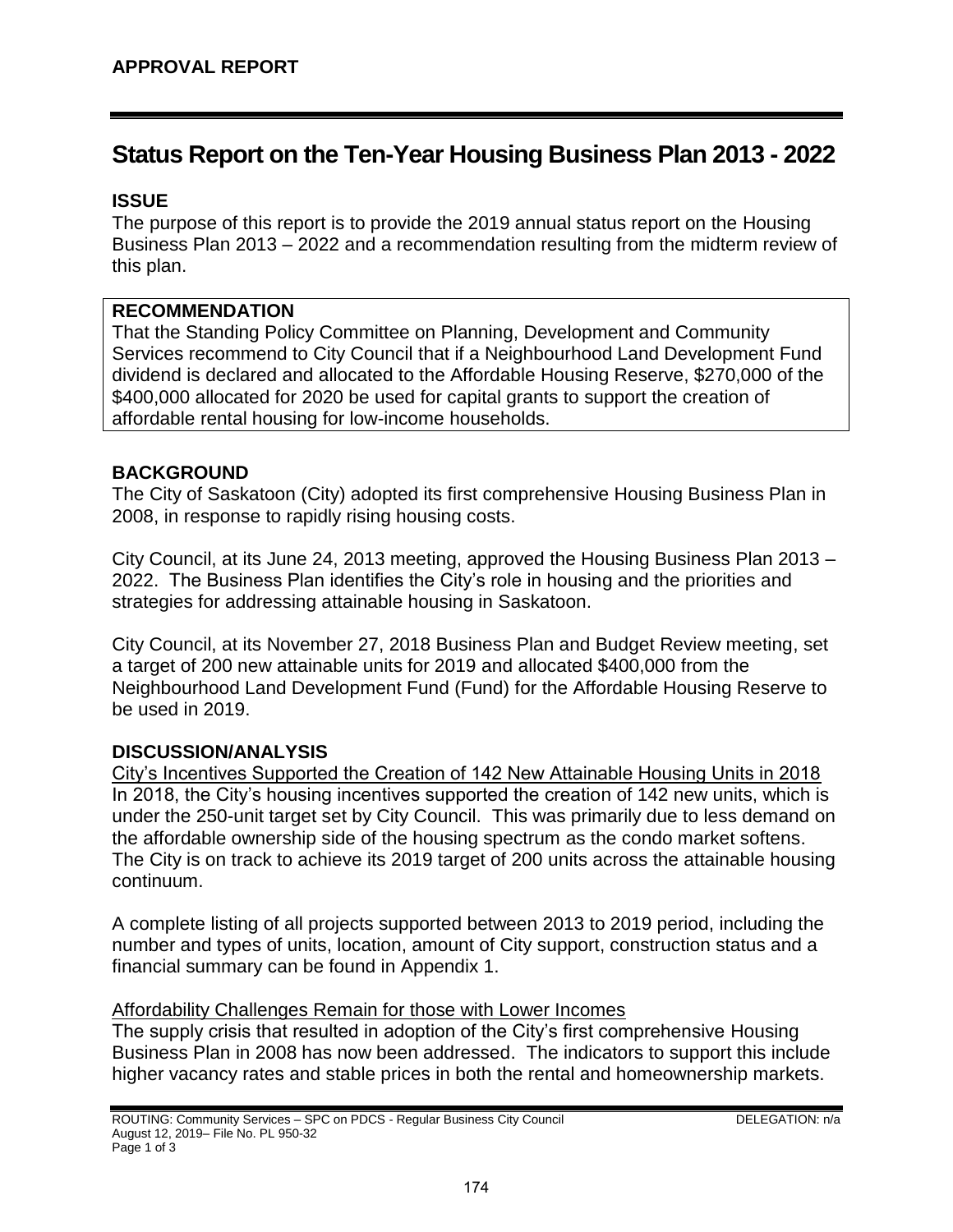Affordability challenges remain for those with lower incomes, including minimum wage earners, people with disabilities and seniors on fixed incomes. These groups can be at risk of being homeless or inadequately housed. Appendix 2 outlines the affordability challenges faced by those with lower incomes.

Although the vacancy rate remains higher, there is still an elevated need for affordable rental in Saskatoon. Homelessness continues to be an issue in Saskatoon with 475 individuals being identified as homeless (including 14 children) in 2018's Point-In-Time Homelessness Count. This was 25 more than the last count in 2015. The City's Capital Grant Program continues to offer funding to increase the supply of affordable rental units where regular market forces are not supplying units to meet the needs in the community.

### Challenges for Moderate Income Earners Remain

Although prices have stabilized as the condo market softens due to increased supply, moderate income earners are still challenged to purchase a home (see Appendix 3). As the demand has softened on the affordable ownership side, the City's Mortgage Flexibilities Support Program continues to assist those who are unable to qualify for mortgages for homes at the average price point.

### The Provincial and Federal Agreement in Housing

On April 18, 2019, the Province of Saskatchewan and Government of Canada reached a 10-year housing agreement to protect, renew and expand social and community housing across the province. The deal was reached under the National Housing Strategy, a ten-year, \$40 billion plan that will result in up to 100,000 new housing units and the renovation of 300,000 existing housing units. Both governments will invest \$225 million into the agreement and will prioritize a rights-based approach to housing for the most vulnerable. The province is currently working on creating new programming based on this new agreement. The Administration will determine how to best utilize these programs once they are finalized over the coming year.

# Recommended Funding Priorities for 2020

The Neighbourhood Land Development Fund helps to fund affordable housing projects through the 10% Capital Grant Program and is integral in assisting affordable rental projects for those in the greatest need. These projects target the most vulnerable people in the city and those who are at greatest risk of being homeless. Saskatoon Land has not yet declared a new dividend from the Fund for 2020 or 2021. At such time as the dividend is declared, the funds can then be allocated to specific uses. The Affordable Housing Program is requesting an allocation of \$400,000 in both 2020 and 2021. It is recommended that if a Neighbourhood Land Development Fund dividend is declared and allocated to the Affordable Housing reserve, that for 2020 \$270,000 of the \$400,000 be used to support capital grants for affordable rental or alternative ownership housing that serve low-income households as defined in Section 2.2 of the Innovative Housing Incentives Policy (Council Policy C09-002). The remaining \$130,000 will be used to support the five-year contract with the Saskatoon Housing Initiatives Partnership for the implementation of Saskatoon's Homelessness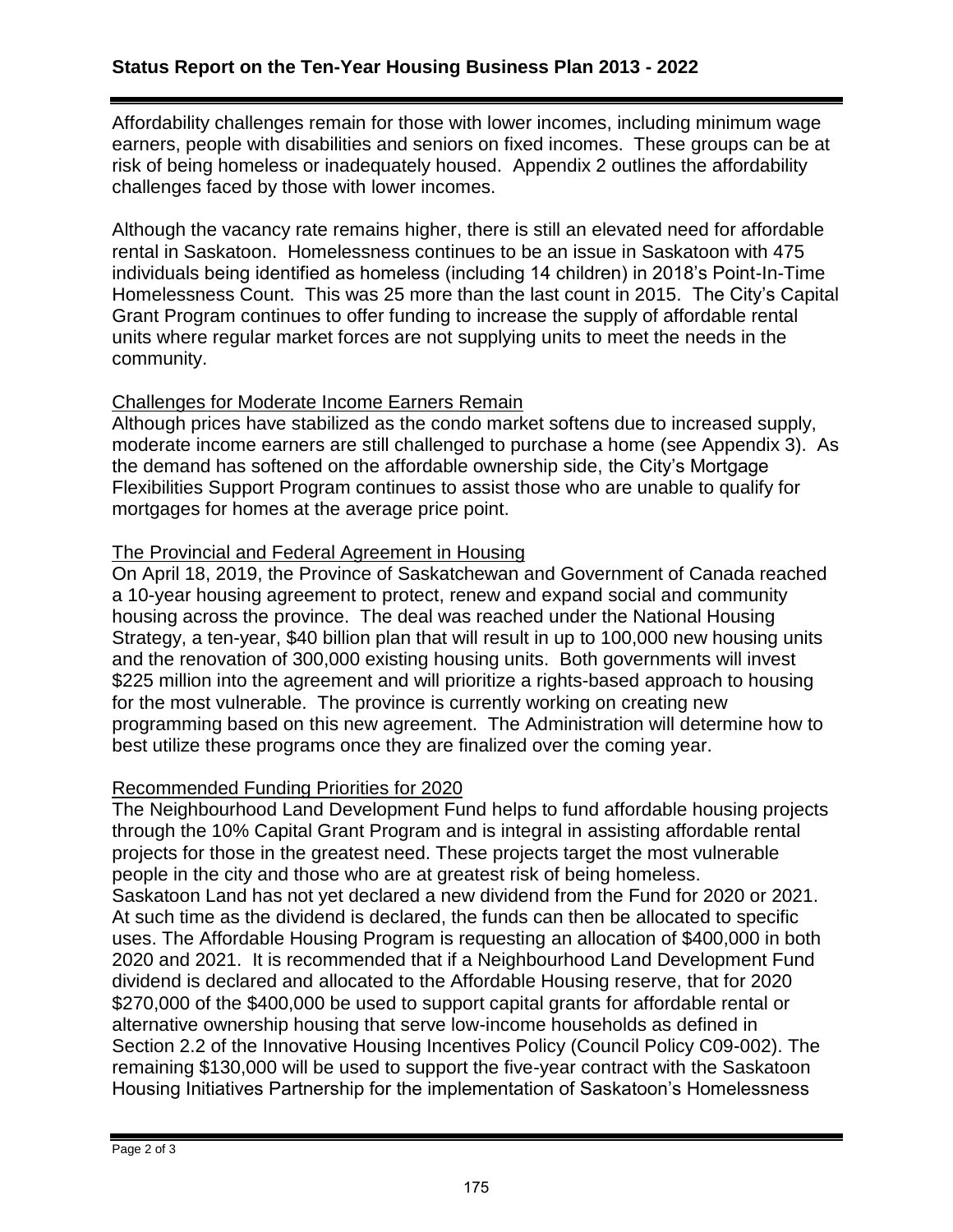Action Plan. Additional funding of the City's attainable housing program comes from operating budget allocations.

#### **FINANCIAL IMPLICATIONS**

The recommendation in this report specifies how the \$400,000 allocated to the Affordable Housing Reserve for use in 2020 will be utilized.

#### **NEXT STEPS**

Subject to the declaration of dividends from the Fund for 2020 being declared, the 2020 targets for the Attainable Housing Program will be communicated to stakeholders.

#### **APPENDICES**

- 1. Summary of Housing Projects Supported and Financial Statement
- 2. Affordability Challenges for Low-Income Households
- 3. Housing for Moderate Income Earners

#### **Report Approval**

| Written by:  | Michael Kowalchuk, Housing Analyst, Planning and Development  |
|--------------|---------------------------------------------------------------|
| Reviewed by: | Paul Whitenect, Manager, Neighbourhood Planning               |
| Reviewed by: | Lesley Anderson, Director of Planning and Development         |
| Approved by: | Lynne Lacroix, General Manager, Community Services Department |

SP/2019/PL/PDCS – Ten Year Housing Business Plan/pg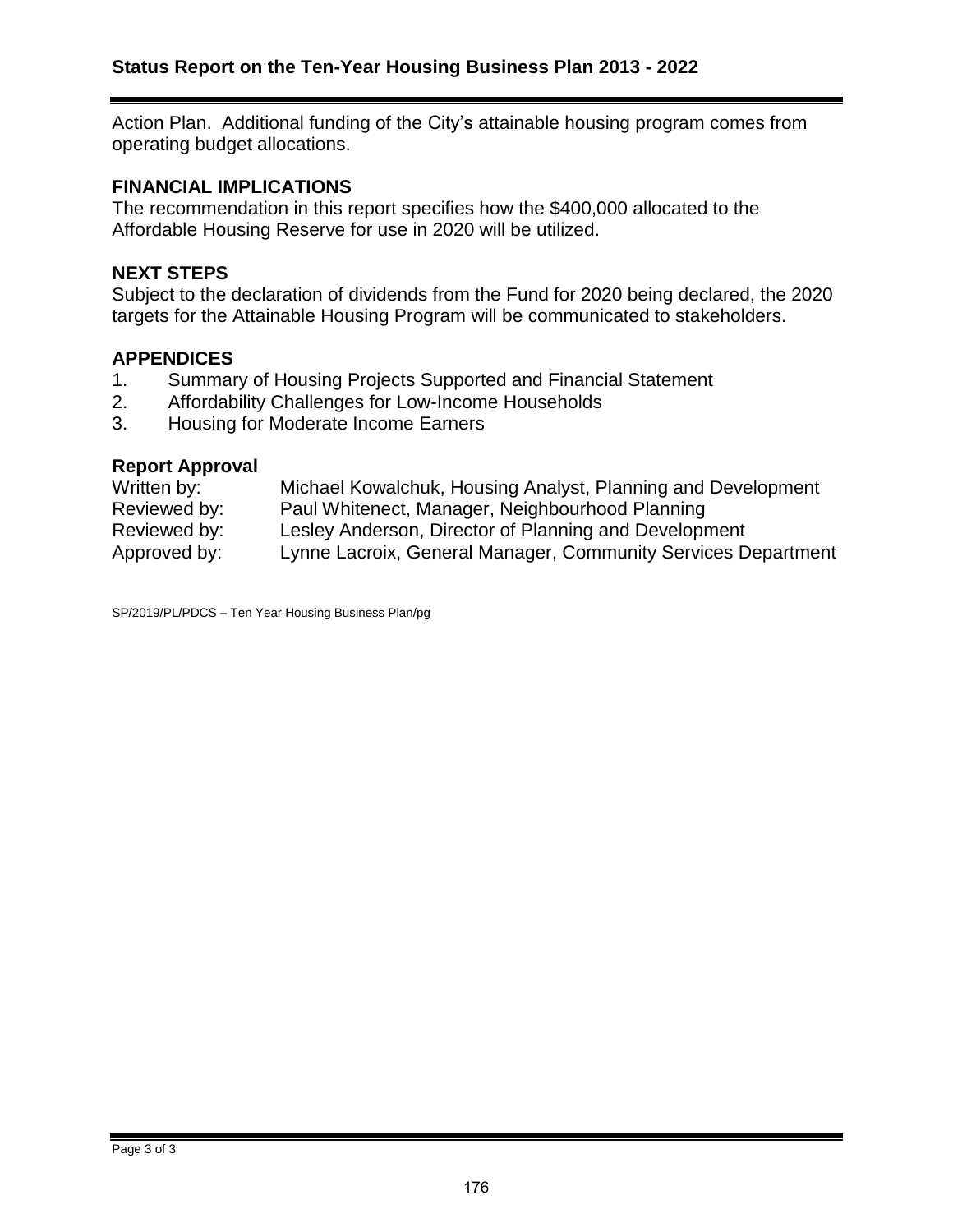# **Summary of Housing Projects Supported and Financial Statement**

The tables below provide a summary of housing results/projects supported and counted for the 2013 to 2018 period. There is also a table showing units approved to date for 2019, and a financial summary for the 2013 to 2019 period.

| <b>Housing Type</b>         | 2013 | 2014 | 2015 | 2016 | 2017 | 2018          |                |
|-----------------------------|------|------|------|------|------|---------------|----------------|
|                             |      |      |      |      |      | <b>Target</b> | <b>Results</b> |
| <b>Purpose-Built Rental</b> | 212  | 291  | 168  | 300  | 172  | 0             |                |
| Affordable Ownership        | 106  | 40   | 67   | 52   | 42   | 75            | 16             |
| Affordable Rental           | 74   | 53   | 67   | 32   | 60   | 35            | 29             |
| <b>Secondary Suites</b>     | 36   | 48   | 62   | 56   | 51   | 60            | 53             |
| Entry-Level Ownership       | 201  | 110  | 196  | 85   | 52   | 80            | 44             |
| <b>Total Units</b>          | 629  | 542  | 560  | 525  | 377  | 250           | 142            |

**Table 1: Attainable Housing Results by Year**

### **Table 2: Attainable Housing Projects Supported by Target Population - 2013 to 2018**

| <b>Target Population</b>                            | 2013        | 2014     | 2015           | 2016        | 2017           | 2018           | <b>Total</b><br><b>Units</b> |
|-----------------------------------------------------|-------------|----------|----------------|-------------|----------------|----------------|------------------------------|
| <b>Shelters</b>                                     | 0           | $\Omega$ | $\Omega$       | $\Omega$    | $\Omega$       | 0              | 0                            |
| Shelters (High tolerance)                           | $\Omega$    | 29       | $\Omega$       | $\Omega$    | $\Omega$       | 0              | 29                           |
| Transitional/Supportive<br>Housing (Youth)          | $\Omega$    | 10       | 11             | $\mathbf 0$ | 0              | 10             | 31                           |
| <b>Transitional/Supportive</b><br>Housing (Adult)   | 20          | $\Omega$ | $\overline{0}$ | 32          | 11             | $\overline{7}$ | 70                           |
| Affordable Rental (Families)                        | 54          | 0        | 30             | $\mathbf 0$ | 26             | 6              | 116                          |
| Affordable Rental<br>(Families with supports)       | $\Omega$    | 14       | 10             | $\Omega$    | 23             | 6              | 53                           |
| Affordable Rental (Seniors)                         | $\mathbf 0$ | 0        | 16             | $\mathbf 0$ | 0              | $\overline{0}$ | 16                           |
| <b>Purpose-Built Rental</b><br>(Seniors)            | $\Omega$    | $\Omega$ | 56             | 159         | 0              | 0              | 215                          |
| <b>Purpose-Built Rental</b><br>(General population) | 212         | 291      | 112            | 141         | 172            | $\overline{0}$ | 928                          |
| <b>Secondary Suites</b>                             | 36          | 48       | 62             | 56          | 51             | 53             | 306                          |
| Affordable Ownership<br>(Low income)                | $\Omega$    | 4        | 0              | $\Omega$    | $\overline{0}$ | 0              | 4                            |
| Affordable Ownership<br>(Moderate income)           | 106         | 36       | 67             | 52          | 42             | 16             | 323                          |
| Entry-Level Ownership                               | 201         | 110      | 196            | 85          | 52             | 44             | 688                          |
| <b>Total Units</b>                                  | 629         | 542      | 560            | 525         | 377            | 142            | 2,775                        |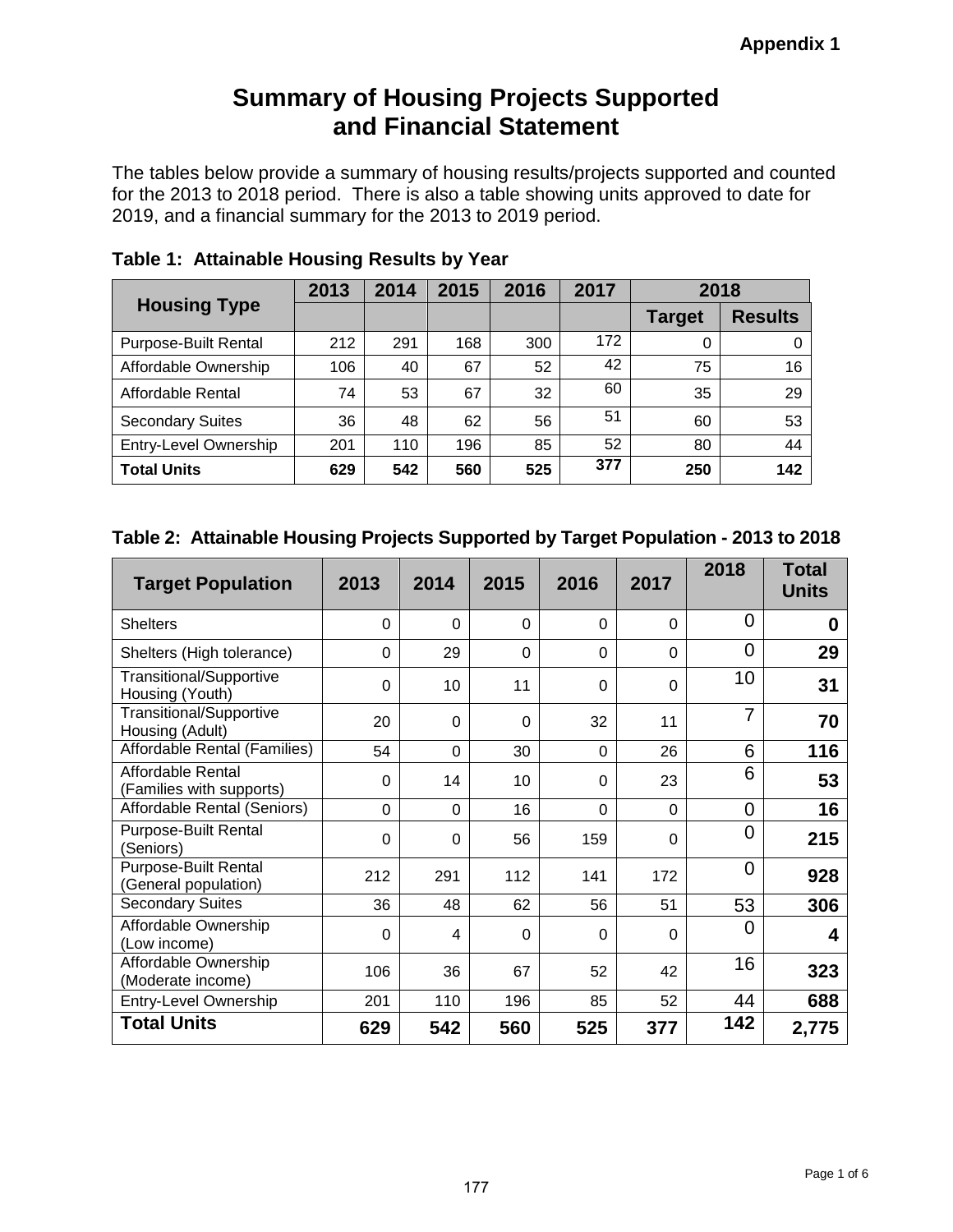| <b>Housing Provider</b>                                                                     | Neighbourhood                               | <b>Units</b> | *Provincial<br>Rental<br><b>Construction</b><br><b>Incentive</b><br>(RCI)<br><b>Funding</b> | <b>City</b><br><b>Funding</b> | $*$ Tax<br><b>Abatement</b><br>or<br><b>Tax</b><br><b>Redirection</b> |
|---------------------------------------------------------------------------------------------|---------------------------------------------|--------------|---------------------------------------------------------------------------------------------|-------------------------------|-----------------------------------------------------------------------|
| Units Counted for 2013 (Complete)                                                           |                                             |              |                                                                                             |                               |                                                                       |
| Innovative Residential Investments Inc.<br>(Hartford Crossing)                              | <b>Blairmore</b><br>Suburban<br>Centre (SC) | 64           | \$0                                                                                         | \$200,000                     | \$210,067                                                             |
| Innovative Residential Investments Inc.<br>(Hartford Heights)                               | <b>Blairmore SC</b>                         | 40           | \$94,062                                                                                    | \$381,043                     | \$92,538                                                              |
| Innovative Residential Investments Inc.<br>(Town Square Villas)                             | Evergreen                                   | 14           | \$0                                                                                         | \$240,000                     | \$104,535                                                             |
| Westgate Heights Attainable<br>Housing Inc.                                                 | Pacific Heights                             | 34           | \$0                                                                                         | \$700,000                     | \$176,120                                                             |
| <b>Broadstreet Properties Ltd./</b><br>Seymour Pacific Developments Ltd.                    | Montgomery<br>Place                         | 192          | \$756,507                                                                                   | \$0                           | \$400,948                                                             |
| Innovative Residential Investments Inc.                                                     | Hampton Village                             | 28           | \$0                                                                                         | \$40,000                      | \$63,700                                                              |
| Saskatoon Housing Coalition                                                                 | Confederation<br>SC                         | 20           | \$0                                                                                         | \$300,000                     | \$24,640                                                              |
| <b>Secondary Suites</b>                                                                     | Various                                     | 36           | \$0                                                                                         | \$25,238                      | \$0                                                                   |
| <b>Equity Building Program</b>                                                              | Various                                     | 28           | \$0                                                                                         | \$0                           | \$0                                                                   |
| ***Entry Level:<br>Land Pre-Designation Program,<br>Innovative Residential Investments Inc. | Evergreen                                   | 34           | \$0                                                                                         | \$0                           | \$0                                                                   |
| ***HeadStart on a Home Program,<br>Innovative Residential Investments Inc.                  | <b>Blairmore SC</b>                         | 20           | \$0                                                                                         | \$0                           | \$0                                                                   |
| HeadStart on a Home Program,<br>Vantage Developments Corp.                                  | Hampton Village                             | 36           | \$0                                                                                         | \$0                           | \$0                                                                   |
| HeadStart on a Home Program,<br><b>Mosaic Renewal Corporation</b>                           | Riversdale                                  | 12           | \$0                                                                                         | \$0                           | \$0                                                                   |
| HeadStart on a Home Program,<br>Vantage Developments Corp.                                  | Rosewood                                    | 11           | \$0                                                                                         | \$0                           | \$0                                                                   |
| ***HeadStart on a Home Program,<br>Innovative Residential Investments Inc.                  | Hampton Village                             | 60           | \$0                                                                                         | \$0                           | \$0                                                                   |
| <b>Total Units Counted for 2013</b>                                                         |                                             | 629          | \$850,569                                                                                   | \$1,886,281                   | \$1,072,548                                                           |

### **Table 3: All Housing Projects Counted - 2013 to 2017**

\*The Saskatchewan Government provided funding to the City under its RCI Program. These funds match the City's contribution, which comes in the form of a five-year incremental property tax abatement. The provincial RCI funds flow through the City's accounts, and the City provides the incentives to the builders of purpose-built rental housing. The provincial RCI contract expired in 2016, and all projects were under construction at that time. There is no further funding available under this program.

\*\*Many projects qualify for a five-year incremental property tax abatement. Affordable home ownership projects approved under the Mortgage Flexibilities Support Program receive down payment grants that are financed through the redirection of property tax to the Affordable Housing Reserve to recover the cost of the grant. This column shows the total estimated foregone tax revenue over five years that the City has given up in support of these projects.

\*\*\*Units counted in these projects under the programs of Land Pre-Designation and HeadStart on a Home include only those units that were not already counted as affordable ownership units under the City's Mortgage Flexibilities Support Program.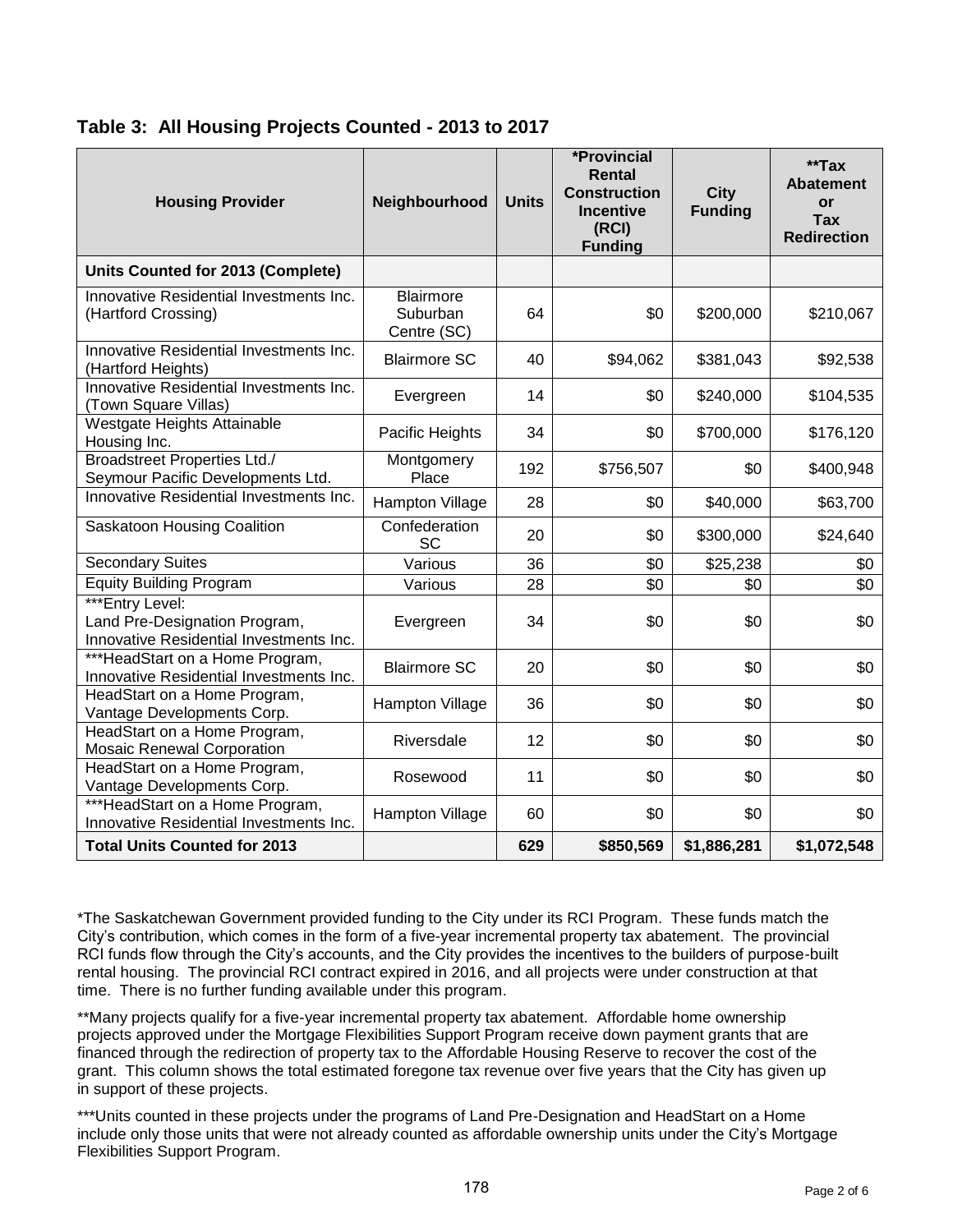| <b>Housing Provider</b>                                                    | Neighbourhood                       | <b>Units</b>   | *Provincial<br>Rental<br><b>Construction</b><br><b>Incentive</b><br>(RCI)<br><b>Funding</b> | <b>City</b><br><b>Funding</b> | **Tax<br><b>Abatement</b><br>or<br><b>Tax</b><br><b>Redirection</b> |
|----------------------------------------------------------------------------|-------------------------------------|----------------|---------------------------------------------------------------------------------------------|-------------------------------|---------------------------------------------------------------------|
| Units Counted for 2014 (Complete)                                          |                                     |                |                                                                                             |                               |                                                                     |
| Innovative Residential Investments Inc.                                    | Stonebridge                         | 20             | \$0                                                                                         | \$0                           | \$47,280                                                            |
| Central Urban Metis Federation Inc.                                        | <b>Mount Royal</b>                  | $\overline{2}$ | \$0                                                                                         | \$36,000                      | \$0                                                                 |
| Saskatoon Downtown Youth Centre<br>(EGADZ)                                 | <b>City Park</b>                    | 10             | \$0                                                                                         | \$140,250                     | \$0                                                                 |
| Innovative Residential Investments Inc.                                    | Kensington                          | 16             | \$0                                                                                         | \$0                           | \$38,604                                                            |
| <b>Secondary Suites</b>                                                    | Various                             | 48             | \$0                                                                                         | \$18,767                      | \$0                                                                 |
| <b>Equity Building Program</b>                                             | Various                             | 18             | \$0                                                                                         | \$0                           | \$0                                                                 |
| HeadStart on a Home Program,<br>Northridge Development Corporation         | Stonebridge                         | 45             | \$0                                                                                         | \$0                           | \$0                                                                 |
| Ehrenburg Homes Ltd.                                                       | Evergreen                           | 26             | \$130,000                                                                                   | \$0                           | \$153,028                                                           |
| Innovative Residential Investments Inc.                                    | Evergreen                           | 80             | \$381,372                                                                                   | \$0                           | \$213,568                                                           |
| Stonebridge/Willis Limited Partnership                                     | Stonebridge                         | 185            | \$717,576                                                                                   | \$0                           | \$401,843                                                           |
| <b>Cress Housing Corporation</b>                                           | Greystone                           | 12             | \$0                                                                                         | \$224,948                     | \$0                                                                 |
| Habitat for Humanity Saskatoon                                             | <b>Pleasant Hill</b>                | $\overline{4}$ | \$0                                                                                         | \$63,712                      | \$0                                                                 |
| The Lighthouse Supported Living Inc.                                       | Central<br><b>Business District</b> | 29             | \$0                                                                                         | \$145,074                     | \$0                                                                 |
| HeadStart on a Home Program,                                               | Erindale                            | 47             | \$0                                                                                         | \$0                           | \$0                                                                 |
| Saskatoon Urban Design Homes Ltd.                                          |                                     |                |                                                                                             |                               |                                                                     |
| <b>Total Units Counted for 2014</b>                                        |                                     | 542            | \$1,228,948                                                                                 | \$628,751                     | \$854,323                                                           |
| Units Counted for 2015 (Complete)                                          |                                     |                |                                                                                             |                               |                                                                     |
| <b>Baydo Development Corporation</b>                                       | Stonebridge                         | 112            | \$449,924                                                                                   | \$0                           | \$251,958                                                           |
| Innovative Residential Investments Inc.                                    | Kensington                          | 1              | \$0                                                                                         | \$11,994                      | \$7,920                                                             |
| NewRock Developments (Sask.) Inc.                                          | Evergreen                           | 51             | \$0                                                                                         | \$0                           | \$134,886                                                           |
| Innovative Residential Investments Inc.                                    | Evergreen                           | 15             | \$0                                                                                         | \$0                           | \$37,635                                                            |
| Central Urban Metis Federation Inc.                                        | Westmount                           | 1              | \$0                                                                                         | \$17,000                      | \$0                                                                 |
| <b>Secondary Suites</b>                                                    | Various                             | 62             | \$0                                                                                         | \$22,683                      | \$0                                                                 |
| <b>Equity Building Program</b>                                             | Various                             | 9              | \$0                                                                                         | \$0                           | \$0                                                                 |
| ***HeadStart on a Home Program,<br>NewRock Developments (Sask.) Inc.       | Evergreen                           | 29             | \$0                                                                                         | \$0                           | \$0                                                                 |
| HeadStart on a Home Program,<br>Meridian Development Corp.                 | Evergreen<br>Sequoia Rise           | 69             | \$0                                                                                         | \$0                           | \$0                                                                 |
| HeadStart on a Home Program,<br>Northridge Development Corporation         | Silverspring<br>Daxton II           | 66             | \$0                                                                                         | \$0                           | \$0                                                                 |
| ***HeadStart on a Home Program,<br>Innovative Residential Investments Inc. | Evergreen                           | 23             | \$0                                                                                         | \$0                           | \$0                                                                 |
| Villa Royale Residential Group                                             | Hudson Bay<br>Park                  | 56             | \$166,158                                                                                   | \$0                           | \$93,048                                                            |
| Westgate Heights Attainable Housing Inc.                                   | Pacific Heights                     | 40             | \$0                                                                                         | \$754,079                     | \$62,020                                                            |
| Stewart Property Holdings Ltd.                                             | King George                         | 7              | \$0                                                                                         | \$58,255                      | \$7,345                                                             |
| Elim Lodge Inc.                                                            | Lakeview SC                         | 15             | \$0                                                                                         | \$255,000                     | \$37,235                                                            |
| Saskatoon Downtown Youth Centre<br>(EGADZ)                                 | <b>City Park</b>                    | 4              | \$0                                                                                         | \$21,993                      | \$0                                                                 |
| <b>Total Units Counted for 2015</b>                                        |                                     | 560            | \$616,082                                                                                   | \$1,141,004                   | \$632,047                                                           |

Please refer to Page 2 for explanations.

\* \*\*\*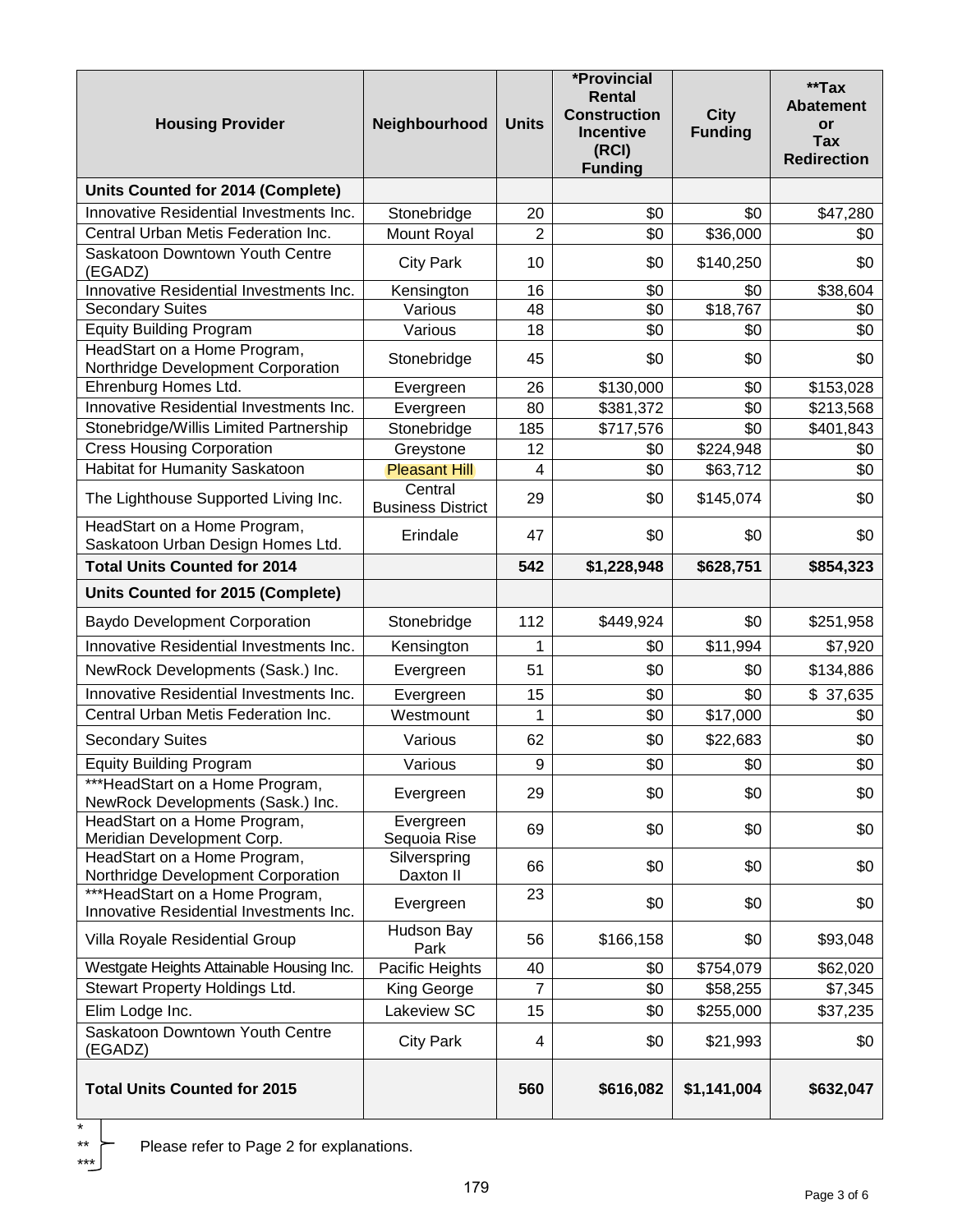| <b>Housing Provider</b>                                                                                                             | Neighbourhood              | <b>Units</b>   | *Provincial<br>Rental<br><b>Construction</b><br><b>Incentive</b><br>(RCI)<br><b>Funding</b> | <b>City</b><br><b>Funding</b> | **Tax<br><b>Abatement</b><br>or<br><b>Tax</b><br><b>Redirection</b> |
|-------------------------------------------------------------------------------------------------------------------------------------|----------------------------|----------------|---------------------------------------------------------------------------------------------|-------------------------------|---------------------------------------------------------------------|
| <b>Units Counted for 2016</b>                                                                                                       |                            |                |                                                                                             |                               |                                                                     |
| (Complete except as noted***)                                                                                                       |                            |                |                                                                                             |                               |                                                                     |
| <b>Broadstreet Properties Ltd./</b>                                                                                                 |                            |                | \$0                                                                                         | \$0                           |                                                                     |
| Seymour Pacific Developments Ltd.                                                                                                   | Evergreen                  | 141            |                                                                                             |                               | \$329,702                                                           |
| LutherCare Communities/                                                                                                             | Stonebridge                | 159            | \$347,225                                                                                   | \$0                           | \$243,083                                                           |
| <b>Meridian Development Corporation</b>                                                                                             |                            |                |                                                                                             |                               |                                                                     |
| Innovative Residential Investments Inc.                                                                                             |                            |                |                                                                                             |                               |                                                                     |
| (Construction is complete but 24 units                                                                                              | Kensington                 | 30             | \$0                                                                                         | \$0                           | \$144,275                                                           |
| remain unsold)                                                                                                                      |                            |                |                                                                                             |                               |                                                                     |
| Innovative Residential Investments Inc.                                                                                             | Evergreen                  | 14             | \$0                                                                                         | \$0                           | \$51,088                                                            |
| Innovative Residential Investments Inc.                                                                                             | Stonebridge                | 8              | \$0                                                                                         | \$0                           | \$42,744                                                            |
| <b>Secondary Suites</b>                                                                                                             | Various                    | 56             | \$0                                                                                         | \$19,561                      | \$0                                                                 |
| <b>Equity Building Program</b>                                                                                                      | Various                    | 24             | \$0                                                                                         | \$0                           | \$0                                                                 |
| Saskatoon Housing Coalition                                                                                                         | Confederation<br><b>SC</b> | 20             | \$0                                                                                         | \$282,083                     | \$19,880                                                            |
| Saskatchewan Housing Corporation<br>(Completion scheduled for spring 2018)                                                          | Westview                   | 4              | \$0                                                                                         | \$36,000                      | \$6,116                                                             |
| Saskatchewan Housing Corporation<br>(Completion scheduled for spring 2018)                                                          | Evergreen                  | 8              | \$0                                                                                         | \$72,000                      | \$12,233                                                            |
| ***HeadStart on a Home Program,<br>Innovative Residential Investments Inc.                                                          | Evergreen                  | 28             | \$0                                                                                         | \$0                           | \$0                                                                 |
| ***HeadStart on a Home Program,<br>Innovative Residential Investments Inc.<br>(Project is complete but some units<br>remain unsold) | Kensington                 | 33             | \$0                                                                                         | \$0                           | \$0                                                                 |
| <b>Total Units Counted for 2016</b>                                                                                                 |                            | 525            | \$347,225                                                                                   | \$409,644                     | \$849,121                                                           |
| Units Counted for 2017 (Complete)                                                                                                   |                            |                |                                                                                             |                               |                                                                     |
| Innovative Residential Investments Inc.                                                                                             | Evergreen                  | 14             | \$0                                                                                         | \$0                           | \$66,132                                                            |
| Innovative Residential Investments Inc.                                                                                             | Stonebridge                | 28             | \$0                                                                                         | \$0                           | \$135,624                                                           |
| Camponi Housing Corporation                                                                                                         | <b>Massey Place</b>        | 23             | \$0                                                                                         | \$276,000                     | \$0                                                                 |
| Stewart Property Holdings Ltd.<br>(The Beehive)                                                                                     | <b>Pleasant Hill</b>       | 11             | \$0                                                                                         | \$120,273                     | \$0                                                                 |
| <b>Secondary Suites</b>                                                                                                             | Various                    | 51             | \$0                                                                                         | \$23,155                      | \$0                                                                 |
| <b>Equity Building Program</b>                                                                                                      | Various                    | $\overline{2}$ | \$0                                                                                         | \$0                           | \$0                                                                 |
| ***Innovative Residential Investments<br>Inc. (Entry level)                                                                         | Evergreen                  | 14             | \$0                                                                                         | \$0                           | \$0                                                                 |
| ***Innovative Residential Investments<br>Inc. (Entry level)                                                                         | Stonebridge                | 36             | \$0                                                                                         | \$0                           | \$0                                                                 |
| <b>Total Units Complete at Year End</b>                                                                                             |                            | 179            | \$0                                                                                         | \$419,428                     | \$201,756                                                           |
| <b>Units Counted for 2017</b><br>(Under construction)                                                                               |                            |                |                                                                                             |                               |                                                                     |
| Timbercreek Asset Management                                                                                                        | Stonebridge                | 172            | \$711,198                                                                                   | \$0                           | \$341,449                                                           |
| Quint Development Corporation                                                                                                       | <b>Pleasant Hill</b>       | 26             | \$0                                                                                         | \$556,717                     | \$35,536                                                            |
| <b>Total Units Under Construction at</b><br><b>Year End</b>                                                                         |                            | 198            | \$711,198                                                                                   | \$556,717                     | \$376,985                                                           |
| <b>Total Units Counted for 2017</b>                                                                                                 |                            | 377            | \$711,198                                                                                   | \$976,145                     | \$578,741                                                           |

\* \*\*\*

Please refer to Page 2 for explanations.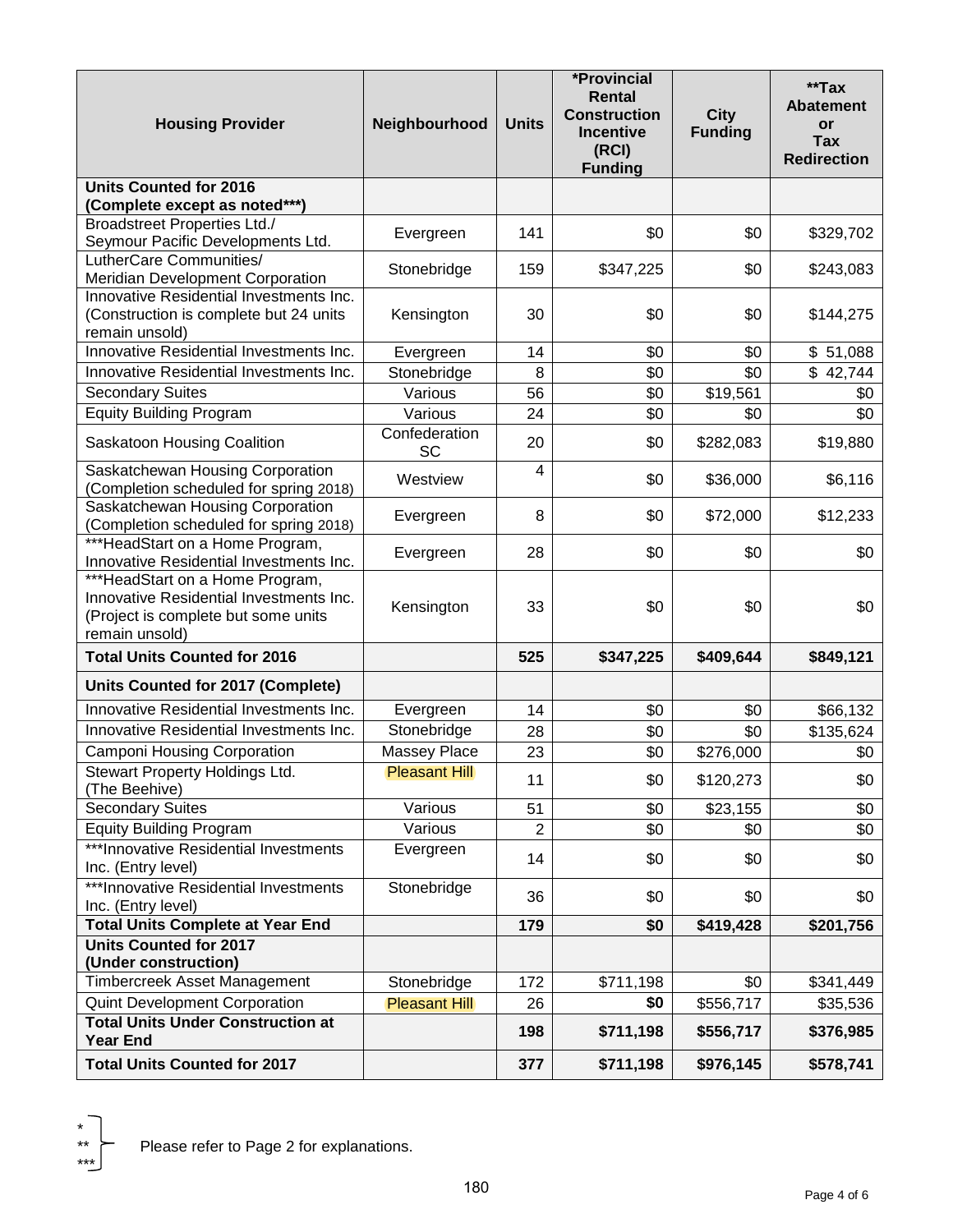| <b>Housing Provider</b>                         | Neighbourhood                        | <b>Units</b>   | <b>City</b><br><b>Funding</b> | $*$ Tax<br><b>Abatement</b><br><b>or</b><br><b>Tax</b><br><b>Redirection</b> |
|-------------------------------------------------|--------------------------------------|----------------|-------------------------------|------------------------------------------------------------------------------|
| <b>Units Approved for 2018</b>                  |                                      |                |                               |                                                                              |
| Innovative Residential Investments Inc.         | Evergreen and<br>Stonebridge         | 27             | \$0                           | \$76,692                                                                     |
| NewRock Developments (Sask.) Inc.               | Evergreen                            | 42             | \$0                           | \$102,520                                                                    |
| The Lighthouse Support Living                   | <b>Pleasant Hill</b>                 | $\overline{7}$ | \$38,455                      | \$0                                                                          |
| Stewart Property Holdings Ltd.                  | <b>Pleasant Hill</b>                 | 10             | \$100,000                     | \$19,092                                                                     |
| Cress Housing Corporation                       | Greystone                            | $\overline{2}$ | \$49,920                      | \$0                                                                          |
| <b>Equity Building Program</b>                  | Various                              | 1              | \$0                           | \$0                                                                          |
| <b>Secondary Suites</b>                         | Various                              | 53             | \$23,907.11                   | \$0                                                                          |
| <b>Total Units Counted for 2018</b>             |                                      | 142            | \$223,375                     | \$395,456                                                                    |
| <b>Units Approved for 2019</b>                  |                                      |                |                               |                                                                              |
|                                                 |                                      |                |                               |                                                                              |
| <b>Optimist View</b>                            | <b>Pleasant Hill</b>                 | 17             | \$0                           | \$100,000                                                                    |
| Homes By Dream                                  | Kensington                           | 14             | \$0                           | \$74,372                                                                     |
| National Affordable Housing<br>Corporation      | Willowgrove                          | 14             | \$289,722                     | \$0                                                                          |
| SaskNative Rentals Inc.                         | Adelaide/Churchil<br>I & King George | 6              | \$140,000                     | \$0                                                                          |
| <b>Secondary Suites</b>                         | Various                              | 60             | \$35,000                      | \$0                                                                          |
| <b>Total Units Approved To Date for</b><br>2019 |                                      | 111            | \$464,722                     | \$379,672                                                                    |

**Table 4: Housing Units Approved for 2018 and 2019**

 $*$ 

\*\*\*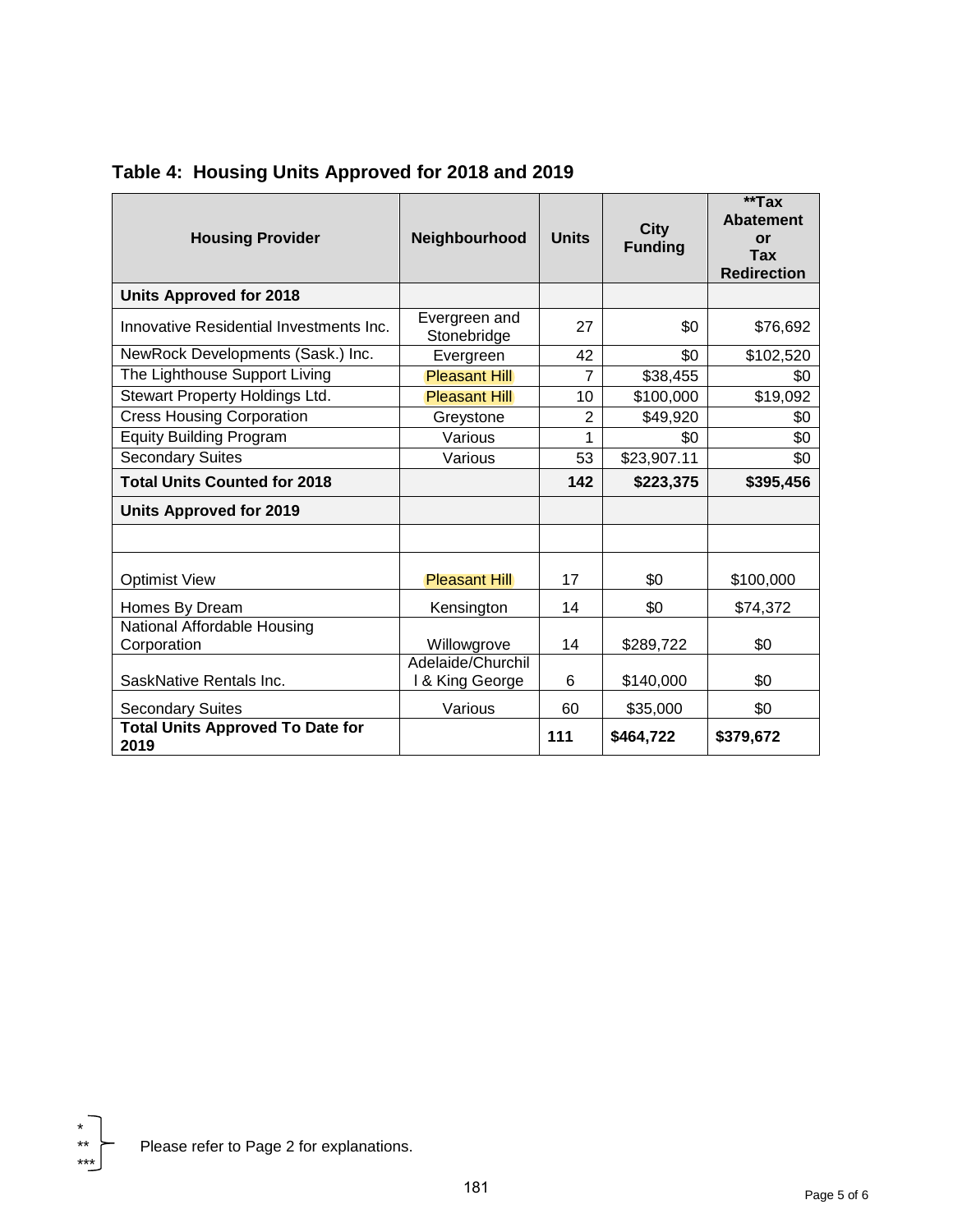# **Financial Summary Affordable Housing Reserve (2013 to 2018)**

# **Revenue**

| Unallocated Balance (January 1, 2013)                                              | \$  | 130,504      |
|------------------------------------------------------------------------------------|-----|--------------|
| 2008 to 2012 Funding Allocated for 2013 Projects and Contracts                     |     | \$1,940,869  |
| Transfers from the Neighbourhood Land Development Fund (2014 to 2018) \$ 3,900,000 |     |              |
| Operating Budget Contribution (2013 to 2018)                                       |     | \$1,750,000  |
| Transfer from Pleasant Hill Village Revitalization Project (2014)                  | \$  | 500,000      |
| Provincial Grant from Rental Construction Incentive (RCI) Program                  |     | \$3,754,022  |
| Operating Surplus from Saskatoon Housing Authority (2015)                          | \$. | 3,177        |
| <b>Total Revenue</b>                                                               |     | \$11,978,572 |

# **Expenses**

| Additional City Contributions (2008 to 2012 projects)                  | \$<br>25,720        |
|------------------------------------------------------------------------|---------------------|
| City Contributions to New Housing Units (2013 projects)                | \$<br>1,886,281     |
| Provincial RCI Contributions (2013 projects)                           | \$<br>850,569       |
| City Contributions to New Housing Units (2014 projects)                | \$<br>628,751       |
| Provincial RCI Contributions (2014 projects)                           | \$<br>1,228,948     |
| City Contributions to New Housing Units (2015 projects)                | \$<br>1,141,004     |
| Provincial RCI Contributions to Rental Units (2015 projects)           | \$<br>616,082       |
| City Contributions to New Housing Units (2016 projects)                | \$<br>370,044       |
| Provincial RCI Contributions to Rental Units (2016 projects)           | \$<br>347,225       |
| City Contributions Committed to New Housing Units (2017 projects)      | \$<br>884,373       |
| Provincial RCI Contributions Committed to Rental Units (2017 projects) | \$<br>711,198       |
| City Contributions Committed to New Housing Units (2018 projects)      | \$<br>283,429       |
| City Contributions Committed to New Housing Units (2019 projects)      | \$<br>346,371       |
| City's Contributions Allocated for Secondary Suites (2019)             | \$<br>35,000        |
| Unallocated Funding Available for Affordable Housing Grants (2019)     | \$<br>383,949       |
| Salaries and Administration                                            | \$<br>1,117,753     |
| Contracts (Business Planning, Research, and Housing First Projects)    | \$<br>1,059,998     |
| <b>Equity Building Program Bad Debt</b>                                | \$<br>9,730         |
| <b>Total Expenses</b>                                                  | \$11,926,428        |
| <b>Contingency</b>                                                     | \$<br><u>52,143</u> |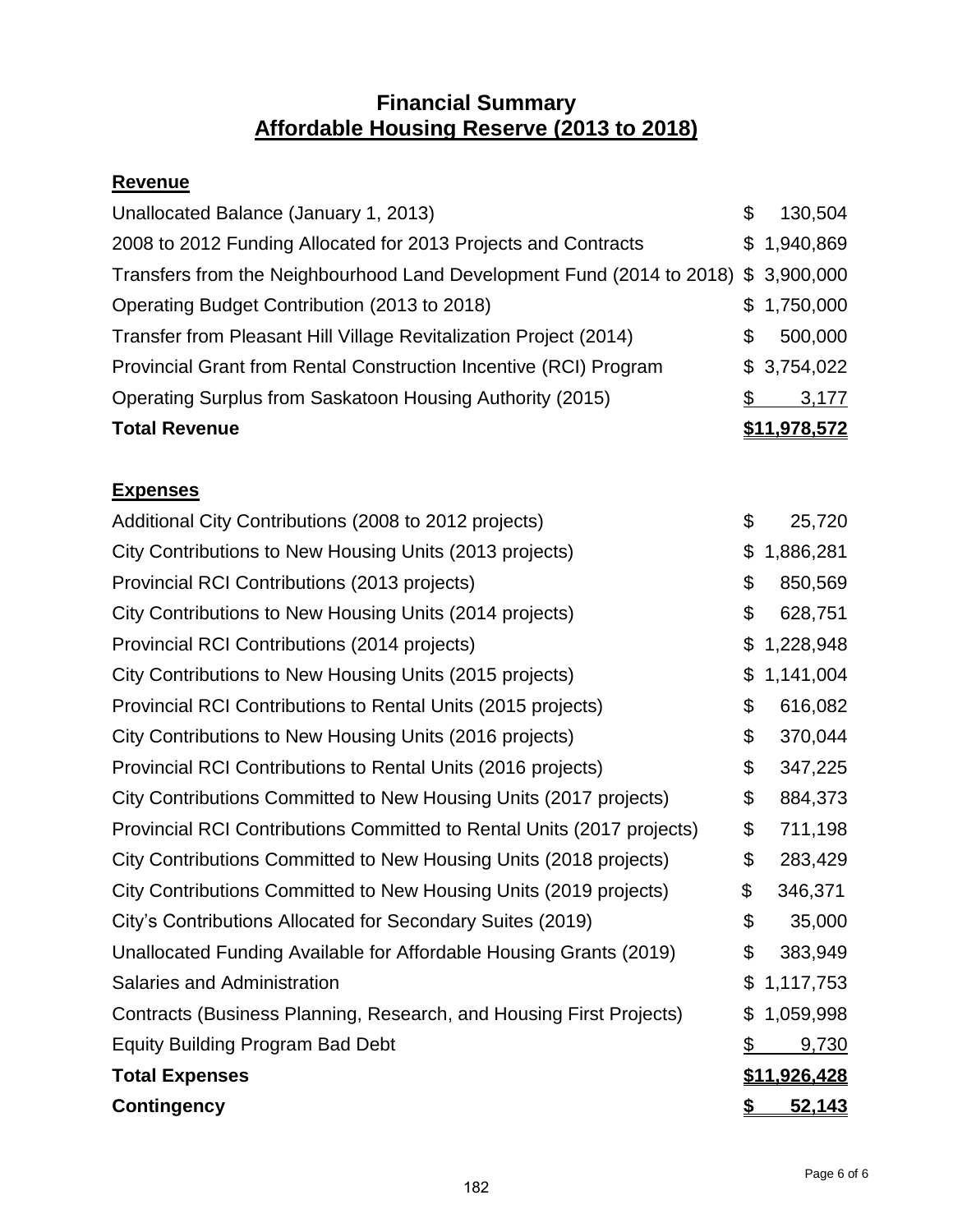# **Affordability Challenges for Low-Income Households**

Attainable housing is a continuum and the City's work to increase the supply across the continuum has helped ensure that affordable rental units are going to those who most need it.

### 1. Affordability Challenges for Low-Income Households

Rental rates have increased after a sharp drop-off in 2017. The current price points continue to be beyond the reach of low-income households. Seniors on fixed incomes, minimum wage earners, single parents, and those with mental or physical health challenges are some of the segments in Saskatoon that are not able to pay full market rent. The chart below illustrates the gap between what two common groups of low-income households can afford to pay and what the market is charging for rent.



A minimum wage earner working full time (40 hours per week) earned \$1,769 per month in 2018. No more than 30% of income should go to housing (including utilities) which means that a minimum wage earner has \$531 per month for rent and utilities, which is well below Saskatoon's average rent for a one bedroom apartment of \$912. Events, such as a minor illness or the loss of a roommate, can leave them homeless.

Seniors on a fixed income can also have trouble finding housing they can afford. A senior receiving the maximum benefit from the Canada Pension Plan, as well as Old Age Security, received \$1,720 per month in 2018. They would be spending 53% of their income on rent and have little left for other necessities.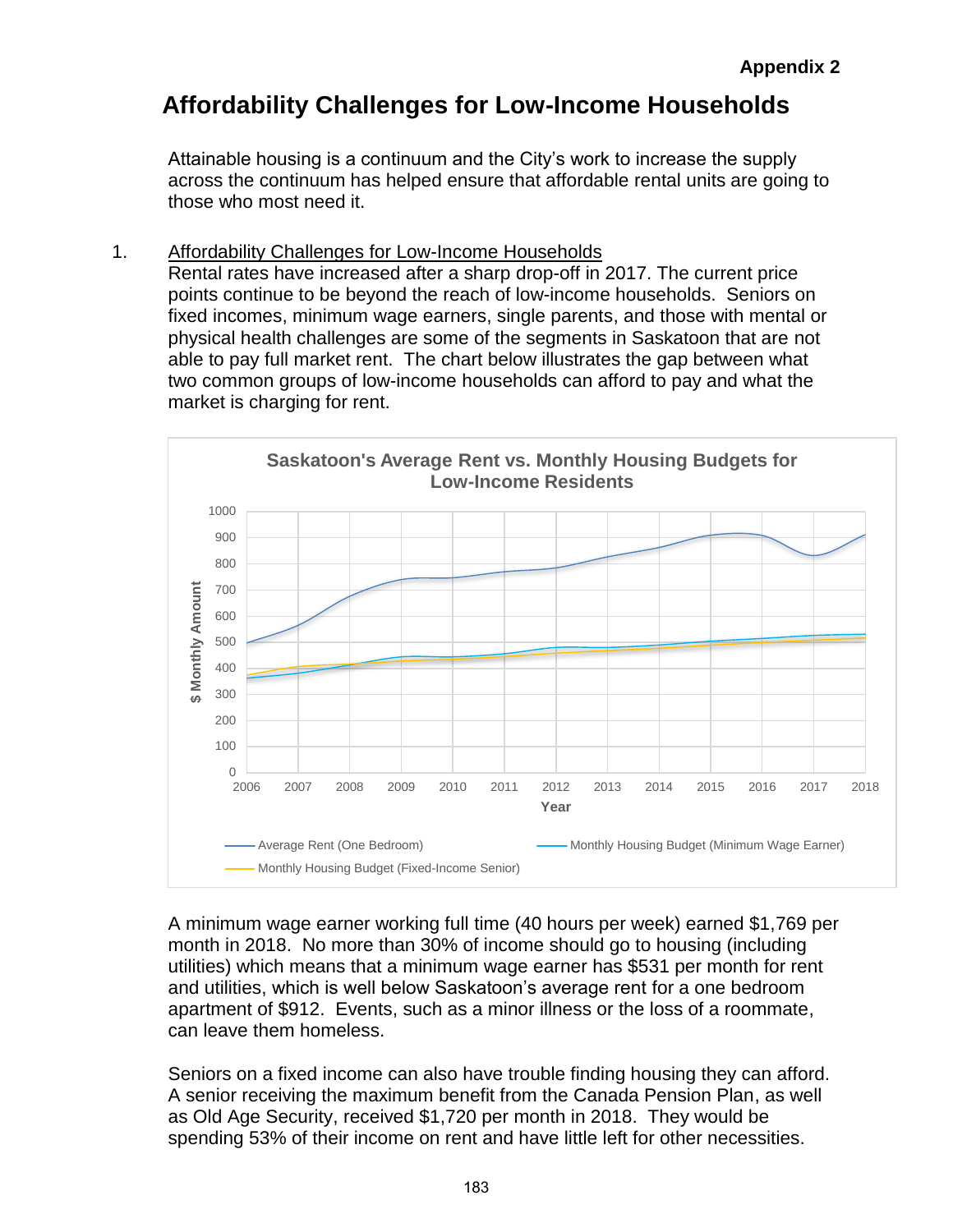These low-income tenants depend on 28 agencies in Saskatoon that operate more than 4,500 subsidized rental units. The vacancy rate for these units remains around zero, as tenants needing subsidized housing often find themselves on waiting lists for housing they can afford.

To qualify for affordable rental housing, low-income households must be below the Saskatchewan Household Income Maximums (SHIMs), as shown in the table below:

|               | <b>Minimum Size Home Required by Household</b> |             |               |              |  |  |  |  |
|---------------|------------------------------------------------|-------------|---------------|--------------|--|--|--|--|
|               | One Bedroom                                    | Two Bedroom | Three Bedroom | Four Bedroom |  |  |  |  |
| No Disability | \$38,000                                       | \$46,000    | \$55,000      | \$66,500     |  |  |  |  |
| Disability    | \$43,700                                       | \$52,900    | \$63,800      | \$76,400     |  |  |  |  |

#### **Saskatchewan Household Income Maximums (SHIMs)**

#### 2. Increasing the Supply of Affordable Rental Housing

Affordable rental housing serves the needs of Saskatoon's most vulnerable residents and comes in many forms, including temporary shelters, transitional housing, supported housing, rent-geared-to-income units, and units that are only slightly below market rates.

Affordable rental units require the largest financial investment of all the types of attainable housing. Creating new affordable rental units requires grants from the government and charitable sectors to cover 30 to 70% of the cost of construction. The level of capital grants required is dependent on the types of units, how low the rents will be below market rates, and how many years the owner commits to keeping the rent affordable.

The City of Saskatoon's (City) grants of up to 10% do not stimulate the construction of affordable rental units on their own, but when combined with grants from other levels of government, the City is able to create additional units by stretching the available funding.

The successful applicants for the Saskatchewan Housing Corporation will be looking to the City for additional funding of up to 10% of the total capital cost of these projects in 2020. Due to the limited funding allocation to the Affordable Housing Reserve in 2020, the City may not be able to support all projects in 2020.

#### 3. Ensuring People can Transition out of Affordable Rental Housing

Given the high cost of creating affordable rental housing, it is important to ensure that tenants can move on to market priced housing if their income goes up. The City's efforts at creating attainable housing for those with moderate income helps ensure that tenants move on when their income rises.

When the housing shortage was acute in 2008, tenants were staying in affordable rental housing for as long as they could qualify as they had nowhere else to go. The City's affordable ownership and purpose-built rental programs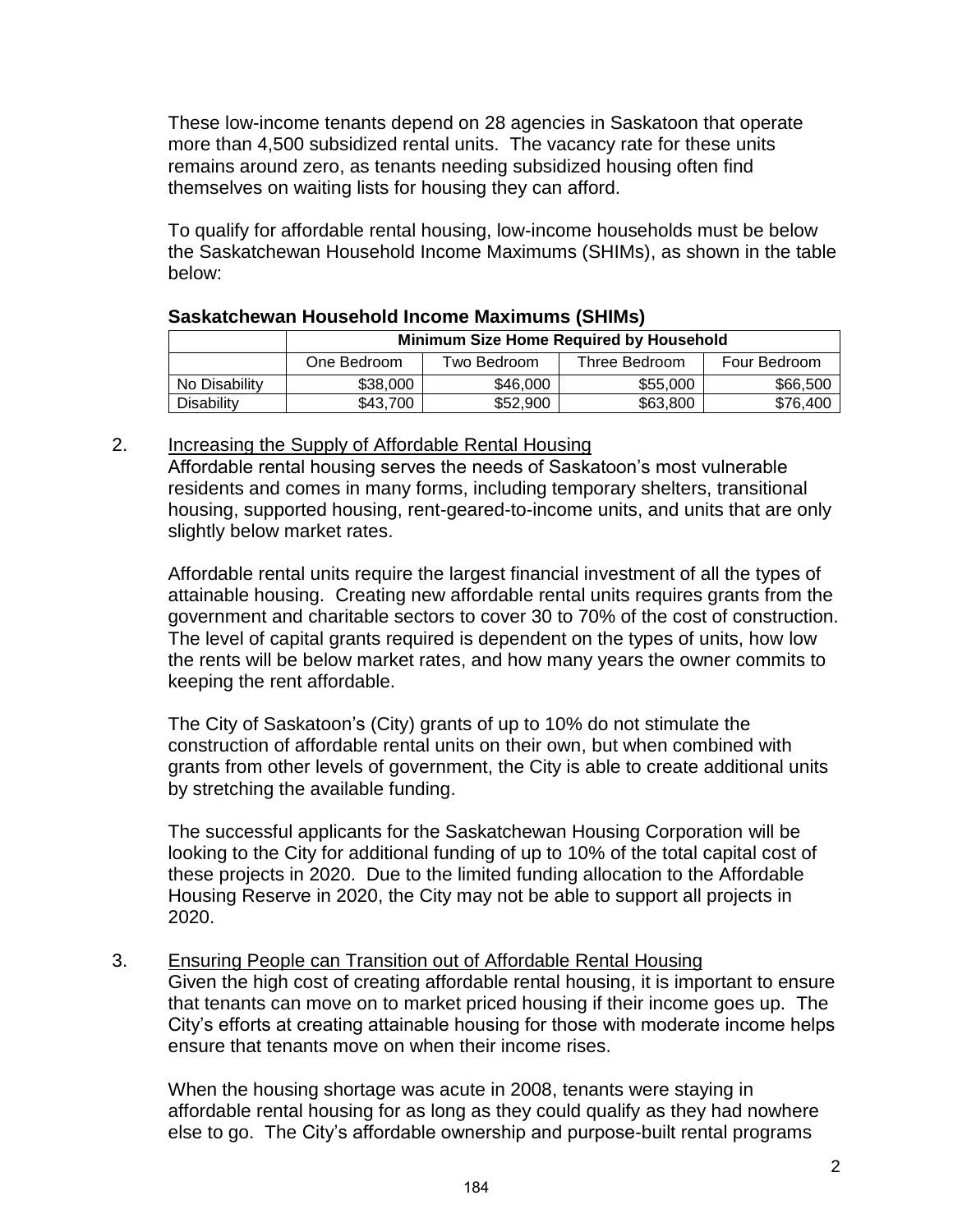have increased the supply of housing that people can transition to from affordable rental housing thus freeing up needed spaces for those with lower incomes.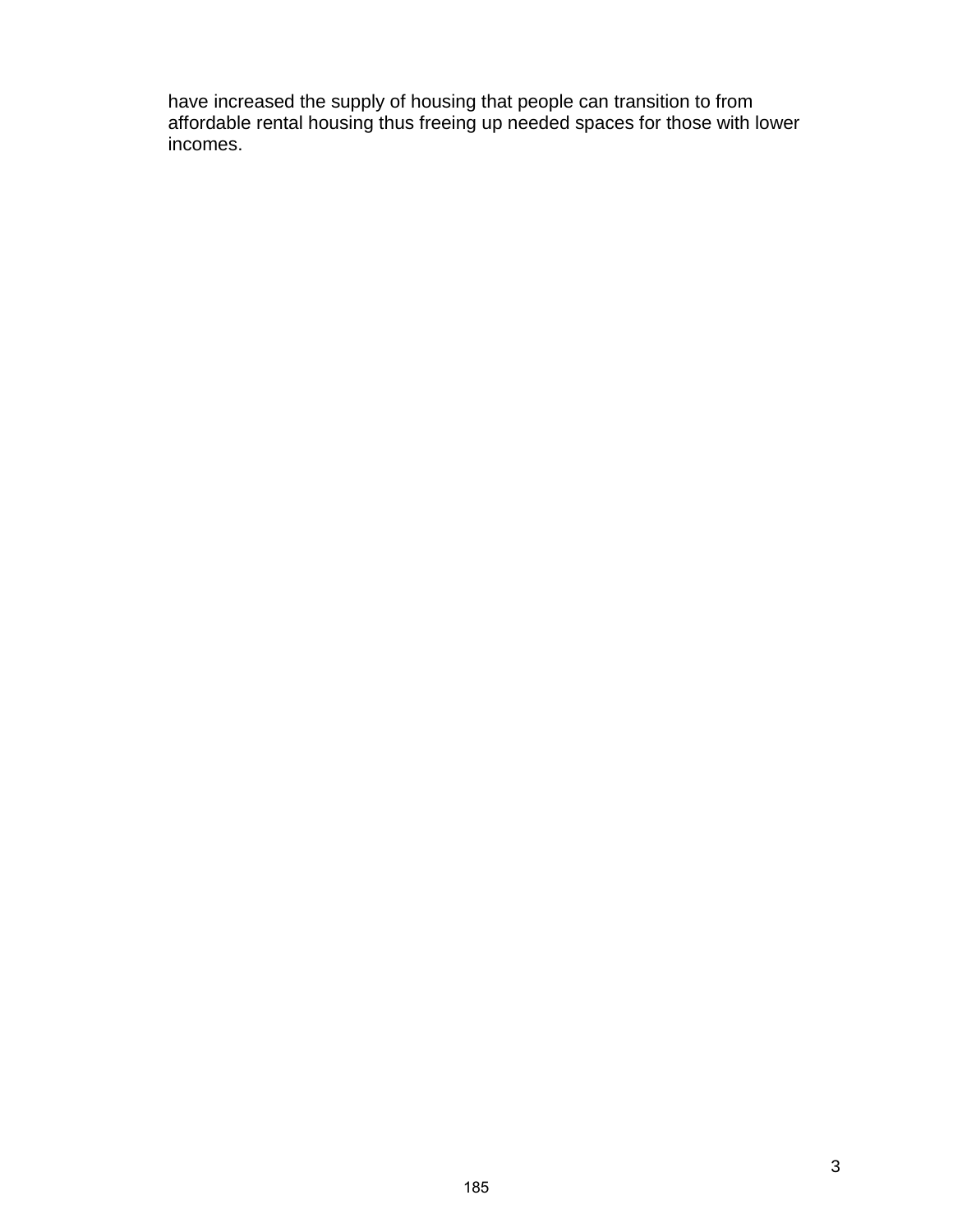# **Housing for Moderate Income Earners**

1. Definition of Moderate Income

A Moderate Income household is often defined as having annualized family income between 80% and 120% of the area's median income. Saskatoon's median after-tax income currently stands at \$58,410. Using the moderate income range of 80% - 120%, this would lead to Saskatoon having a moderate income range of \$46,728 - \$70,092.

#### 2. The Rental Market

Moderate Income earners make up a significant part of the demand for rental housing. After a sharp drop in rental rates in 2017, rates increased again in 2018. Despite the increase, rental rates for two bedroom apartments have remained relatively stable in recent years, as shown in the chart below. The average rent for a two bedroom apartment increased by \$88 per month in 2018, to \$1,110.



Rental rates are closely related to the city's vacancy rate. For the second year in a row, the vacancy rate dropped from recent highs to 8.3%. The previous increase in vacancy rates were primarily due to a recession hitting the Saskatoon economy in 2015-2016 that reduced overall employment in the city. CMHC attributes the decrease in vacancy rates partially to renewed growth in gains in full-time employment across various industries. This included 4,000 full-time jobs added between January – September 2018. Additionally, further increases in interest rates this past year (along with the previous implementation of a stress test on mortgages) have raised the costs of home ownership. This has resulted in more people either seeking or remaining longer in rental accommodations.

An additional factor that has impacted the current vacancy rate is a higher supply of condo units being rented out. CMHC is reporting that 11,773 condominium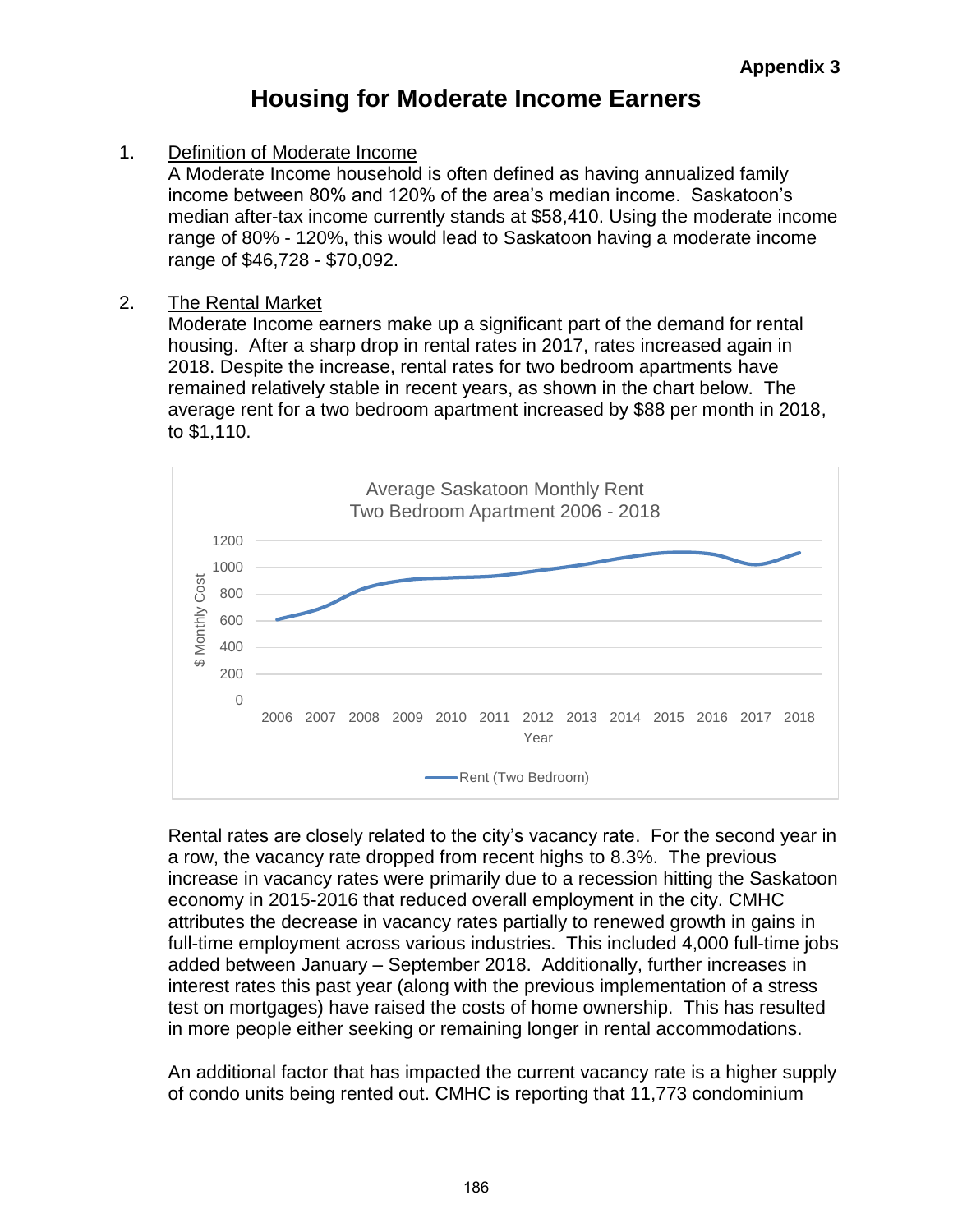units were rented out in 2018. These units could become owner occupied at any time putting additional tenants in the rental market and lowering the city's vacancy rate.

While the supply is currently adequate as shown in the below table, shortages of rental housing can appear suddenly, as was the case in 2007 when the vacancy rate dropped nearly 3% in a matter of months.



# 3. Housing Prices Beginning To Level Off

As the chart below illustrates, average house prices have begun to drop due to higher inventory levels. In 2018, the average price of a Saskatoon home sold through the MLS system decreased by 3.5%. CMHC is predicting that prices will begin to level off in 2019 and 2020.

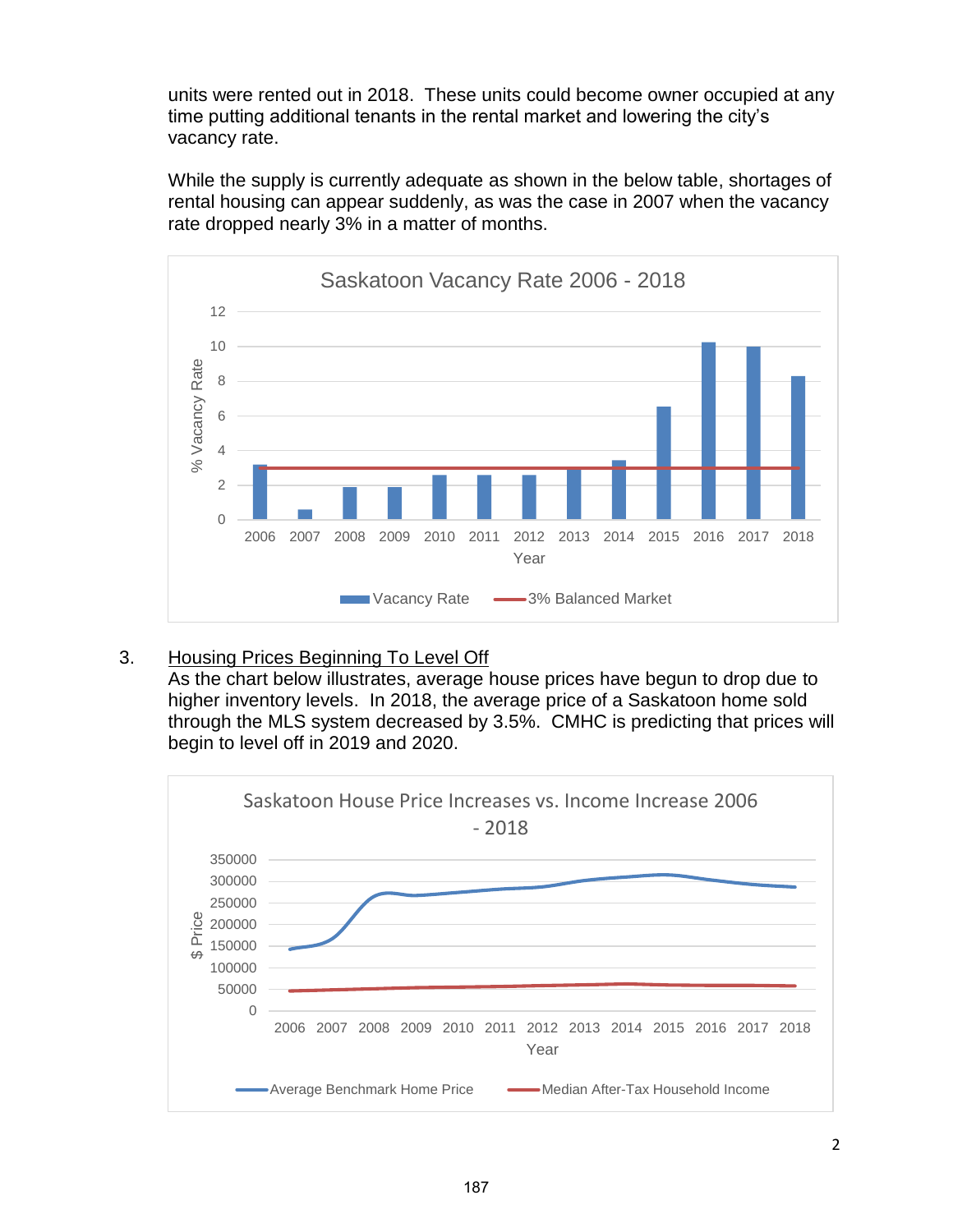Household incomes are also beginning to drop in Saskatoon, as shown in the bottom line of the chart. In 2018, Saskatoon saw median household after tax income drop to \$58,410, a decrease of about 2.2%. A household income of at least \$89,500 (pre-tax) is required to purchase the average Saskatoon home. The current median household after tax income would currently not be enough to purchase the average home. Therefore, it is evident that many Saskatoon households with moderate income find it a challenge to purchase the average home in Saskatoon.

The chart below shows the Median Multiple for Saskatoon since 2006. The Median Multiple has been leveling off in recent years just above four. This means it takes over four times the median household income to purchase the median priced Saskatoon home.

Historically, a Median Multiple below or equal to 3.0 has indicated a reasonably affordable/balanced housing market. Low interest rates in recent years has allowed many households to purchase a home priced at up to 4-5 times their income which is not sustainable in the long run. The Federal government's requirements for a mortgage stress test has helped in this regard requiring an applicant's ability to pay mortgage payments with an extra 2% interest rate attached to their given rate. However, Saskatoon's Median Multiple is still considered unaffordable.



4. Availability of Housing Priced Below Average and Median Price Points The charts in the section above show that many Moderate Income homebuyers in Saskatoon can only afford homes that are priced significantly below the average and median prices for the city. The City's support for entry-level housing